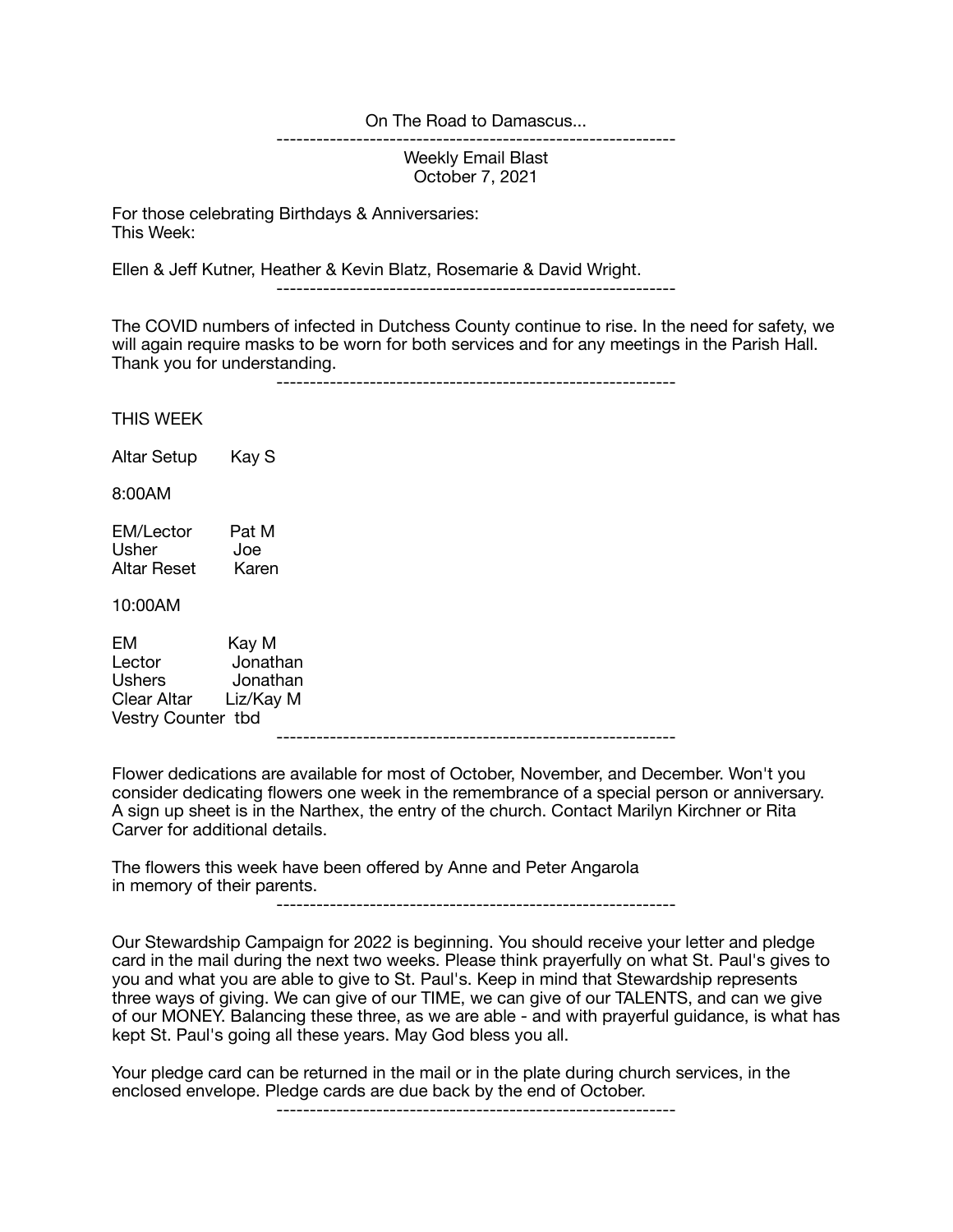There will be a meeting of the Vestry on Monday, October 11th at 7:00pm in the Parish Hall. All Vestry members are encouraged to attend.

------------------------------------------------------------

For both recent events, the BBQ and PV Bicentennial Days, we found that the largest and newest cooler is missing! It is white and (we believe) Coleman brand. If someone borrowed it, please return it ASAP! Thank You

------------------------------------------------------------

The thrift shop is open every Saturday from 10am - 1pm. The is a very important fundraiser for St. Paul's. Please get the word out, but more importantly, stop by and support the shop as you are able.

------------------------------------------------------------

THIS WEEK 10/10 Adult Bible Study @ 11:15 in Sepe Room THIS WEEK 10/10 Rector Search Committee meeting @ 11:15 in PH 10/17 Fundraising meeting about next years PV Days @ 11:15 in PH 11/7 - Coffee Hour 12/5 - Coffee Hour ------------------------------------------------------------

Special Prayer List

Judy Buechele Rick Harris Kathryn Kistinger Linda Rothman (4885 1st. St. N.E #219 St. Petersburg, FL 33703) Rosemary Wright ------------------------------------------------------------ Reminders Adams Gift Cards: Year-Round Fundraising - PLEASE CALL GINNY OR DEBBY TO ARRANGE FOR PICKUP. If you shop at Adams or give gift cards as gifts, our ministries benefit from this fundraiser. Thank You! ------------------------------------------------------------ Communications If you use Facebook, please like & follow the St. Paul's page (https://www.facebook.com/ stpaulspleasantvalley/?ref=bookmarks) . Also, please invite people you know who may be interested in the mission and outreach ministries at St. Paul's. ALSO, please "Subscribe" to our YouTube channel and let others know about it. Let's get the WORD out! ------------------------------------------------------------

UPDATED Weekly Ministry Schedule First Wednesdays - 5:00 PM Ecumenical Food Pantry: PV United Methodist Church, Volunteers Welcome! OPEN WITH CURBSIDE SIGN-IN AND DELIVERY

All Wednesdays: 1:00-2:30 PM Bible Study: Sepe Room, Parish Hall SUSPENDED